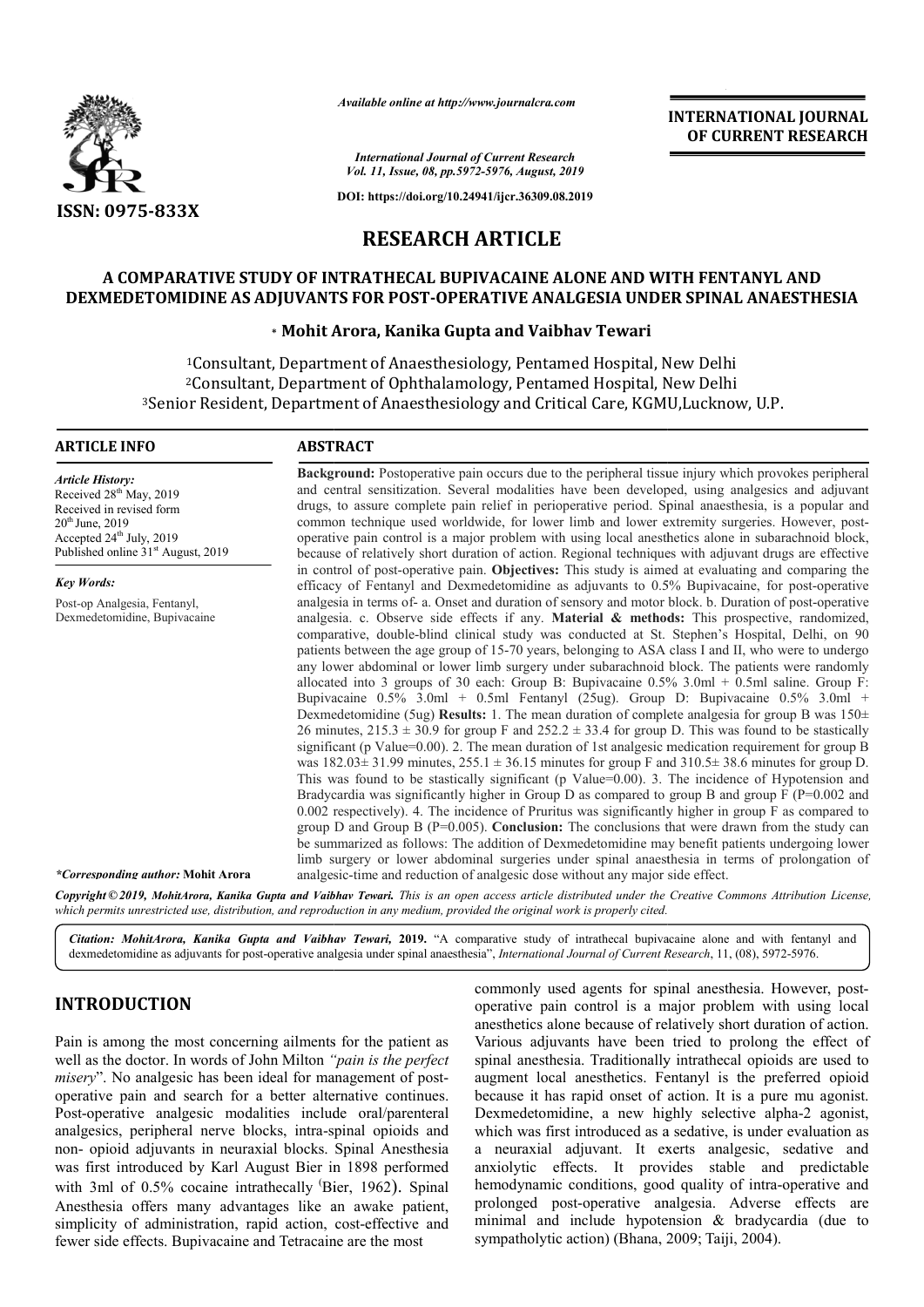# **MATERIALS AND METHODS**

After approval from the Hospital Ethical Committee, this prospective, randomized, comparative, double-blind clinical study was conducted at St. Stephen's Hospital, Delhi, on 90 patients who were to undergo any lower abdominal or lower limb surgery under subarachnoid block. Informed consent was taken for the anaesthetic procedure.

## **The** *Inclusion criteria* were

- Age between 15-70 years.
- Belonging to ASA Class I and II
- Weighing between 30-90 kg.
- Elective surgery duration less than or equal to 120 minutes.

## **The** *Exclusion criteria* **were**

- Lack of patient consent.
- Patients with Coagulation disorders.
- Patients with Uncontrolled Hypertension, Arrhythmias, Angina, H/O MI.
- Patients with focus of infection near the site of block.
- Patients with history of hypersensitivity to any of the drugs under study.
- Patient with psychiatric disorder.

**SAMPLE SIZE***:* The sample size was calculated using the formula

$$
X = (\underline{Z_1 - \alpha/2 \sqrt{2P (1-P)} + Z_{1-P} \sqrt{(P_1 (1-P_1) + (P_2 (1-P_2)))^2}}{(P_1 - P_2)^2})
$$

Where,

Z $\alpha$  = 1.96 normal deviate for  $\alpha$  level of significance (5%) Zβ = 0.842 normal deviate value for power (80%)  $P_1$  = % pain relief in Group I  $P_2$  = % pain relief in Group II  $P = P_1 + P_2/2$ 

The calculated sample size is 79 patients in each group. However due to constraints of time, 30 patients were taken in each group. 90 patients were divided into three groups of thirty each, depending on the drug combination used for analgesia. Patients were allocated into the three study groups using computed generated randomization tables (Dallal, 2007).

**Group 1(B):** These 30 patients received subarachnoid block with 3ml of 0.5% (H) Bupivacaine plus 0.5ml saline. A total of 3.5ml of drug was injected intrathecally.

**Group 2(F):** These thirty patients received subarachnoid block with 3ml of 0.5% (H) Bupivacaine plus 25ug fentanyl (0.5ml). A total of 3.5ml of drug was injected intrathecally.

**Group 3(D):** These thirty patients received subarachnoid block with 3ml of 0.5% (H) Bupivacaine plus 5ug Dexmedetomidine (0.5ml). A total of 3.5 ml drug was injected intrathecally.

*Procedure:* A detailed pre-anaesthetic evaluation was done including history as well as clinical examination. After ascertaining that patient was fit to undergo procedure and after

proper explanation of the anaesthetic technique, a written informed consent was obtained from each patient selected for the study. Once inside the operating room, baseline readings of Blood Pressure, pulse rate, oxygen saturation and grade of pain experienced (by VAS score) were recorded. An intravenous line with an 18G cannula was secured. All patients were preloaded with Ringer Lactate 10ml/kg starting 30min before the anaesthesia.

The patient was then randomly allocated to one of the three study groups making sure that the patient and the anaesthetist administering the drug combination were blinded. The patient was placed in sitting position with neck flexed. After cleaning and draping, lumbar puncture was performed in L2-L3/L3-L4 interspace using a 25G Quincke's spinal needle. After checking for clear and free flow of CSF, drug combination from the preloaded syringe was administered intrathecally. The time of injection was noted. Patient was immediately placed in supine position. All patients received oxygen  $(a)$  4l/min via mask intraoperatively.

## **The parameters evaluated intra-operatively and postoperatively include**

Vital parameters like Pulse rate, Systolic Blood Pressure, Diastolic Blood Pressure, Oxygen saturation were recorded prior to block, at 1,5,10 minutes after the block. Then they were recorded every 10min till end of surgery. In postop period they were recorded hourly till the patient complained of pain. Quality of Analgesia- was assessed using Visual Analogue Score (VAS) from 0-100, with 0 denoting.

The patients marked on the line the point that they felt represented their perception of their state of pain. The VAS Score was determined by measuring in millimeters from the left hand end of the line to the point that the patient marked. VAS was assessed prior to block and then at 1min, 2min, 5min, 10min and every 10min till end of surgery. In post-op period VAS was recorded hourly till patient complained of pain.

- Onset of Sensory Block- was assessed by pinprick and was recorded in minutes.
- Onset of Motor Block- was assessed using modified Bromage score; where

0= No paralysis with full range of motion

- 1= Inability to raise extended leg
- 2= Inability to flex the knee
- 3= Inability to flex the ankle (complete motor block).
	- Total duration of Analgesia- was recorded as time from subarachnoid injection to first report of pain.
	- Rescue analgesia- Was given in the form of Inj. Diclofenac Sodium 75mg intramuscularly.
	- Adverse effects- Hypotension- A fall in systolic blood pressure below 90mm Hg or more was considered significant. It was treated with inj. Ephedrine 6mg I/V bolus.
	- Bradycardia- A fall in HR below 55 bpm was considered significant and was treated with inj. Atropine 0.6mg I/V bolus.
	- Headache, pruritus, nausea, vomiting and shivering if occurred were noted.

The data was entered in MS Excel sheet and analyzed by SPSS software. The results were expressed in number, percentage,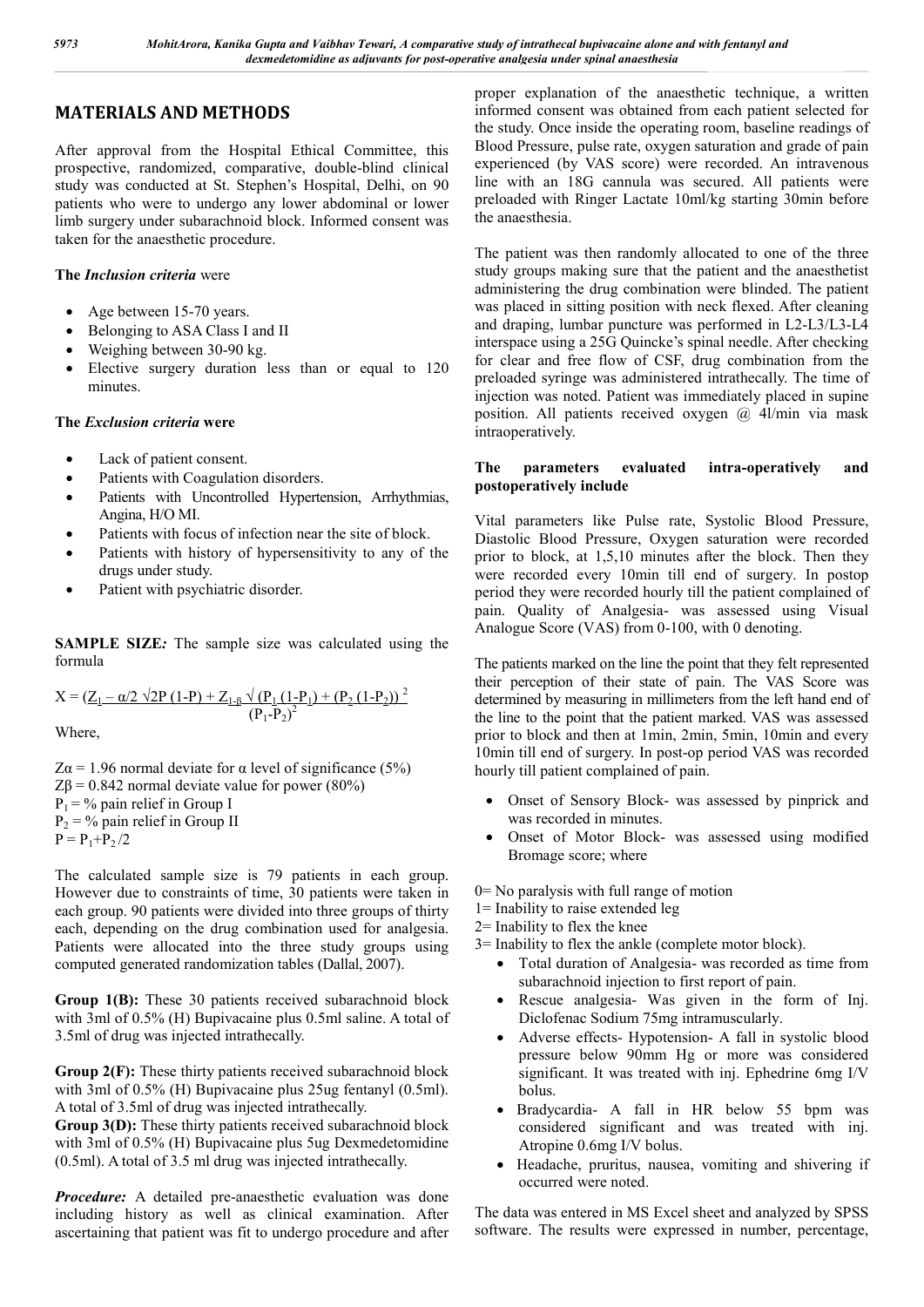mean and standard deviation as appropriate. Quantitative data was presented by mean  $\pm$  SD (Standard Deviation). Difference between the means of age distribution, hemodynamics (HR, SBP), VAS Score and time to first dose of rescue analgesic (TTRA)were analyzed using the unpaired t-test. Oxygen saturation was analyzed using Mann-Whitney U Test. Nonparametric data such as side effects was analyzed using the Chi Square test/Fischer's Exact test, as appropriate.

# **RESULTS**

We studied 90 patients belonging to ASA Grade I and II posted for lower abdominal or lower limb surgeries under spinal anesthesia. Patients were randomly divided into 3 groups of 30 patients each by computer generated random tables. The entire data was entered in Microsoft excel spreadsheet and was analyzed using SPSS (originally, Statistical Package for the Social Sciences, later modified to Statistical Product and Service Solutions). A *p*-value of  $\leq$  0.05 is considered statistically significant. ametric data such as side effects was analyzed using the Chi<br>are test/Fischer's Exact test, as appropriate.<br> **SULTS**<br>
studied 90 patients belonging to ASA Grade I and II posted<br>
lower abdominal or lower limb surgeries und

#### **The analysis done is as below**

**Age Distribution:** The highest age in the study groups was 69 years and the lowest age was 15 years. The majority of patients were in the age group of 17-40 years. The mean age in Group B (Bupivacaine) was 30.93 years, in Group F (Fentanyl) was 36.5 years whereas in Group D (Dexmedetomidine) was 32.43 years. The difference in the mean age of the patients between 36.5 years whereas in Group D (Dexmedetomidine) was 32.43 years. The difference in the mean age of the patients between the groups was not statistically significant  $(p=0.12)$  i.e. the age-wise distribution in the groups was comparable.

**Height and weight distribution:** The p value is 0.340 and 0.260 for weight and height respectively, therefore there is no significant difference in weight and height distribution between groups.

**Duration of Complete Analgesia:** The mean duration of complete analgesia for group 1 was  $150 \pm 26$  minutes,  $215.3 \pm 16$ 30.9 for group 2 and  $252.2 \pm 33.4$  for group 3. This was found to be stastically significant (p Value $<0.05$ ).

**Time for 1st analgesic medication:** The mean duration of 1st analgesic medication requirement for group 1 was 182.03± 31.99 minutes,  $255.1 \pm 36.15$  minutes for group 2 and  $310.5 \pm$ 38.6 minutes for group 3. This was found to be stastically significant (p Value<0.05). The incidence of Hypotension and bradycardia was significantly higher in Group 3 as compared to group 1 and group 2 ( $P \le 0.05$ ). The incidence of Pruritus was significantly higher in group 2 as compared to group 1 and Group 3 ( $P < 0.05$ )



**Figure 1. Age Distribution**

#### **Table**

| Group  | Group B           | Group F           | Group D           | P value |
|--------|-------------------|-------------------|-------------------|---------|
|        | $Mean \pm SD$     | Mean $\pm$ SD     | Mean $\pm$ SD     |         |
| Weight | $60.93 \pm 11.36$ | $62.3 \pm 13.12$  | $65.36 \pm 11.33$ | 0.340   |
| Height | $164.3 \pm 9.97$  | $163.26 \pm 7.44$ | $162.63 \pm 9.75$ | 0.260   |

**Table 7. Duration of Complete Analgesia**

| Group                  | Group B     | Group F     | Group D     |       |
|------------------------|-------------|-------------|-------------|-------|
| Duration of complete   | Mean $\pm$  | Mean $\pm$  | Mean $\pm$  |       |
| analgesia (in minutes) | SD          | <b>SD</b>   | SD.         | value |
|                        | $150.5 \pm$ | $215.3 \pm$ | $252.2 \pm$ | 0.00  |
|                        | $26.0^{s}$  | $30.9^{#}$  | 334 $@$     |       |



**Figure 7. Duration of Complete Analgesia**

Figure 7. Duration of Complete Analgesia<br>Table 8. Time for 1<sup>st</sup> analgesic medication-

| Group          | Group B       | Group F       | Group D       |       |
|----------------|---------------|---------------|---------------|-------|
|                |               |               |               | value |
| Time for $1st$ | Mean $\pm$ SD | Mean $\pm$ SD | $Mean \pm SD$ |       |
| Analgesic      |               |               |               |       |
| medication     | $182.03 \pm$  | $255.1 \pm$   | $310.5 \pm$   | 0.000 |
|                | 31.99         | 36.15         | 38.6          |       |

**Table 9. Side effects 9. Side** 

| Side effects        | Group B | Group F | Group D | P Value |
|---------------------|---------|---------|---------|---------|
| Hypotension         |         |         |         | 0.002   |
| Bradycardia         |         |         |         | 0.002   |
| Nausea and Vomiting |         |         |         | 0.06    |
| Shivering           |         |         |         | 0.006   |
| Pruritus            |         |         |         | 0.005   |

## **DISCUSSION**

Spinal anaesthesia is the most commonly employed anaesthetic technique for performing lower abdominal and lower limb surgeries. It offers many advantages like safety, inexpensive, Spinal anaesthesia is the most commonly employed anaesthetic<br>technique for performing lower abdominal and lower limb<br>surgeries. It offers many advantages like safety, inexpensive,<br>easy to administer technique and post-oper patients. Bupivacaine is the most commonly used local anaesthetic used for spinal anaesthesia. The aim of this study was to evaluate and compare the effects to commonly used adjuvants, Fentanyl and Dexmedetomidine when added to was to evaluate and compare the effects to commonly used adjuvants, Fentanyl and Dexmedetomidine when added to Bupivacaine for spinal anaesthesia for lower abdominal and lower limb surgeries.

*Demographic Profile:* The demographic profiles of the two groups were comparable. This helped to eliminate any variability due to demographic differences which could lead to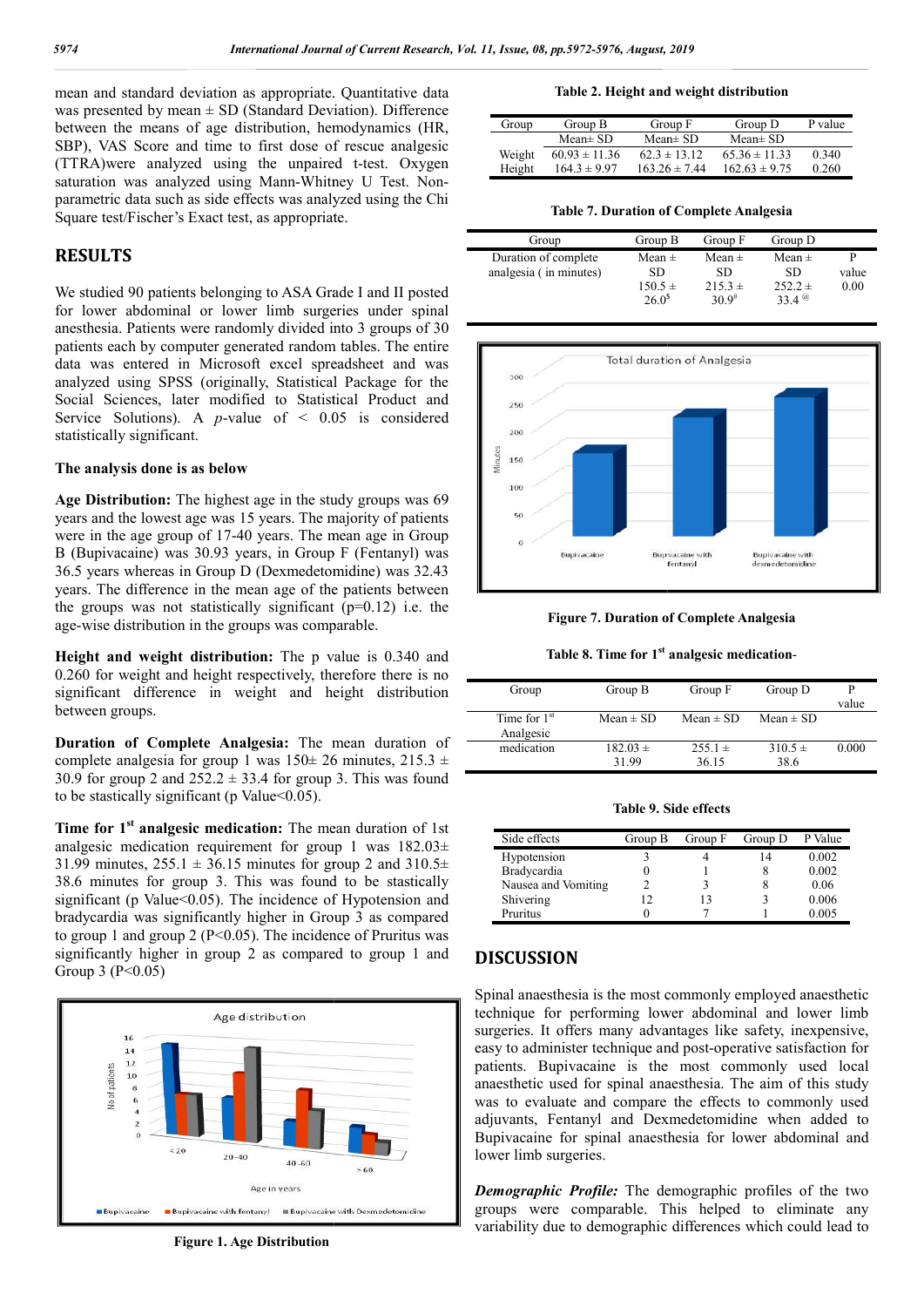error in interpretation of data. The mean age in group B using Bupivacaine is 30.93 years, in group F with Bupivacaine with Fentanyl is 36.5 years, and in group D with Bupivacaine with Dexmedetomidine is 32.43 years. Therefore patients in all the three groups had comparable age distribution (p value=0.12). The mean weight in group B using Bupivacaine is 60.93 Kg, in group F with Bupivacaine with Fentanyl is 62.3 Kg, and in group D with Bupivacaine with Dexmedetomidine is 65.36 Kg. Therefore patients in all the three groups had comparable weight distribution (p value=0.34). The mean height in group B using Bupivacaine is 160.33cm, in group F with Bupivacaine with Fentanyl is 164.3cm, and in group D with Bupivacaine with Dexmedetomidine is 163.26cm. Therefore patients in all the three groups had comparable height distribution (p value=0.26).

*Duration of Complete Analgesia & time for 1st analgesic medication:* In our study the mean duration of complete analgesia for Group B was  $150.5 \pm 26.0$ minutes, Group F was  $215.3 \pm 30.9$  and Group D was  $252.2 \pm 33.4$ . The difference was found to be statistically significant among the three groups (p value $<0.05$ ). The difference was also found statistically significant between group B and group F, group B and group D and group F and group D. (Bonferoni multiple comparison).

The mean time for  $1<sup>st</sup>$  analgesic medication in our study was 182.03 minutes for Group B, 255.1 minutes for Group F and 310.5 minutes for Group D. The difference was found to be statistically significant among the three groups. The difference was also found statistically significant between group B and group F, group B and group D and group F and group D. (Bonferoni multiple comparison).

T**hese results are** *supported* **by various studies like:** *Chu et al*. (1995) studied intrathecal Fentanyl as adjuvant to Bupivacaine in spinal anesthesia, and found that 10ug improved intra-operative analgesia and 12.5ug lengthened post-operative analgesia. Ceiling effect was seen with further increasing doses.

*Hamber and Visconi et al.* **(1999)** studied intrathecal Fentanyl as adjuvant to Bupivacaine in Caesarean section and found that 20-30ug causes faster onset of block, improved intra-operative and post-operative analgesia that lasted 2-5 hours and decreased nausea/vomiting during the procedure. *Idowuetal* **(**2011) studied the effects of intrathecally administered fentanyl on duration of analgesia in patients undergoing spinal anesthesia for elective caesarean section and found that addition of 25 ug of fentanyl to bupivacaine intrathecally for elective Caesarean section increases the duration of complete and effective analgesia thereby reducing the need for early postoperative use of analgesics. Al Mustafa *et al.,* (2009; Al Mustafa, 2009) studied the effect of Dexmedetomidine and found that Intravenous Dexmedetomidine administration prolonged the sensory and motor blocks of bupivacaine spinal analgesia with good sedation effect and hemodynamic stability. *Deepika et al.* (2011) studied intrathecal Dexmedetomidine with intrathecal magnesium sulfate used as adjuvants to bupivacaine and found that the onset of anesthesia was rapid and of prolonged duration in the Dexmedetomidine group (D). However, in the magnesium sulfate group (M), although onset of block was delayed, the duration was significantly prolonged as compared with the control group (C), but to a lesser degree than in the Dexmedetomidine group (D). The groups were similar with respect to hemodynamic variables and there were no significant side-effects in either of the groups.

*Ashraf Amin Mohamed et al.* (2012) studied Efficacy of Intrathecally Administered Dexmedetomidine Versus Dexmedetomidine with Fentanyl in Patients Undergoing Major Abdominal Cancer Surgery and found that Dexmedetomidine 5 µg given intrathecally improves the quality and the duration of postoperative analgesia and also provides an analgesic sparing effect in patients undergoing major abdominal cancer surgery. Furthermore, the addition of intrathecal fentanyl 25 ug has no valuable clinical effect. *Kanazi et al.* (2006) found that Dexmedetomidine  $(3 \mu g)$  or clonidine  $(30 \mu g)$ , when added to intrathecal bupivacaine, produces a similar prolongation in the duration of the motor and sensory block with preserved hemodynamic stability and lack of sedation. *Li et al.* (2014) found that addition of Dexmedetomidine and clonidine as adjuvants to hyperbaric bupivacaine in caesarean section provided adequate anesthesia and postoperative analgesia compared to fentanyl adjuvant without causing any significant side effects. *Sun et al.* found that use of Dexmedetomidine as an adjuvant to bupivacaine in caesarean surgeries provides better intra-operative and post-operative analgesia without having significant impact on Apgar scores or incidence of side effects.

*Nayagam* [Nayagam *et al.,* 2014) found that both groups of fentanyl and Dexmedetomidine added to bupivacaine for lower abdominal surgeries provided adequate anaesthesia for all lower abdominal surgeries with hemodynamic stability. Dexmedetomidine is superior to fentanyl since it facilitates the spread of the block and offers longer post-operative analgesic duration. *Gupta et al.,* (2014) found that Intrathecal Dexmedetomidine when compared to intrathecal buprenorphine causes prolonged anaesthesia and analgesia with reduced need for sedation and rescue analgesics. *Yektaş* (2014) found that two different doses of Dexmedetomidine, an α2-adrenoceptor agonist with analgesic effects, resulted in an increased duration of analgesia and efficacy, decreased postoperative analgesic use and was associated with no notable adverse effects. Mahendru *et al.,* (2013) found that IntrathecalDexmedetomidine is associated with prolonged motor and sensory block, hemodynamic stability, and reduced demand of rescue analgesics in 24 h as compared to clonidine, fentanyl, or lone bupivacaine. Kim *et al.* (2013) found that Dexmedetomidine 3 µg when added to intrathecal bupivacaine 6 mg produced fast onset and a prolonged duration of sensory block and postoperative analgesia in elderly patients for transurethral surgery. However, recovery of motor block could be delayed in Dexmedetomidine-added patients. *Esmaoğlu et al.* ( 2013) found that intrathecal Dexmedetomidine addition to levobupivacaine for spinal anaesthesia shortens sensory and motor block onset time and prolongs block duration without any significant adverse effects. *Eid et al.* (2011) found that Intrathecal Dexmedetomidine in doses of 10 μg and 15 μg significantly prolong the anaesthetic and analgesic effects of spinal bupivacaine in a dose dependent manner.

**Side Effects:** In our study, Nausea and Vomiting was seen in 2 patients of Group B, 3 patients in Group F and 8 patients in Group D. The P value is 0.06 which was found stastically significant. Bradycardia was seen in 0 patients of Group B, 1 patient in Group F and 8 patients in Group D. The P value is 0.002 which was statistically significant. Hypotension was seen in 3 patients of Group B, 4 patients in Group F and 14 patients in Group D. The P value is 0.002 which was significant. Shivering was seen in 12 patients in group B, 12 patients in Group F and 3 patients in group D. The P value was